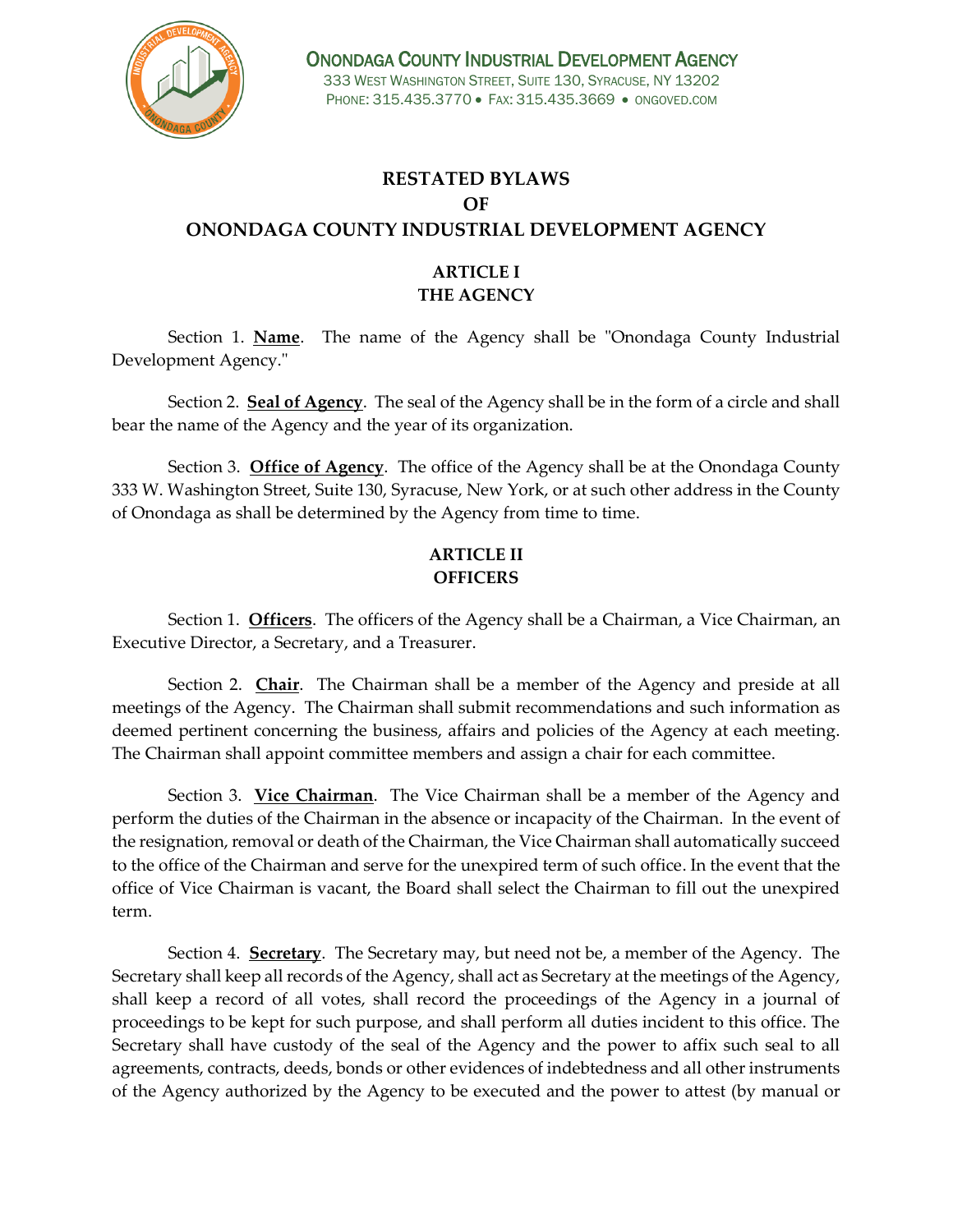facsimile signature) such seal. The Secretary may, in her discretion, delegate some or all of the Secretary's duties to the Assistant Secretary.

Section 6. **Treasurer**. The Treasurer shall not be a member of the Agency. The Treasurer shall be the Chief Financial Officer of the Agency. He shall have the care and custody of all funds of the Agency and shall deposit all such funds in the name of the Agency as the Agency may designate. Except as otherwise authorized by resolution of the Agency, the Treasurer shall sign all checks for the payment of money by the Agency pursuant to the direction of the Agency. Except as otherwise authorized by resolution of the Agency, all such checks shall be countersigned by the Chairman, the Vice-Chairman or the Executive Director. The Treasurer shall keep regular books of accounts showing receipts and expenditures. The Treasurer shall render to the Agency at each regular meeting an account of the financial transactions and the current financial condition of the Agency.

Section 7A. **Executive Director.** The Executive Director shall be the Chief Executive Officer of the Agency and shall not be a member of the Agency. The Executive Director shall be the Onondaga County Director of Economic Development, a position that is appointed by the Onondaga County Executive and confirmed by affirmative vote of the Onondaga County Legislature. The Executive Director shall have general supervision over the administration of the business and affairs of the Agency, subject to the direction of the Agency. The Executive Director shall be charged with the management of all projects of the Agency. The Executive Director shall sign (manually or by facsimile signature) all agreements, contracts, deeds, bonds or other evidence of indebtedness and any other instruments of the Agency on behalf of the Agency, except as otherwise authorized or directed by resolution of the Agency.

Section 8. **Additional Duties**. In the absence or incapacity of the Treasurer, the other officers of the Agency shall have the care and custody of all funds of the Agency and the power to deposit the same in the name of the Agency in such bank or banks as the Agency may designate, and shall have the power to sign all checks of the Agency for the payment of money and the power to pay out and disburse such moneys under the direction of the Agency. In addition, all officers of the Agency shall perform such other duties and functions as may from time to time be required by the Agency, by its bylaws, or by its rules and regulations.

Section 9. **Appointment of Officers**. All officers of the Agency shall be appointed at the Annual Meeting of the Agency or at such other time as is necessary due to a vacancy. All officers shall hold offices for one year or until their successors are appointed. If the term of an Agency member should terminate, his term of office as an officer shall also terminate. The Chief Executive Officer and the Chief Financial Officer shall not be members of the Agency.

Section 10. **Members of Agency**. There shall be seven members of the Agency who shall receive no compensation for their services but shall be entitled to the necessary expenses, including traveling expenses, incurred in the discharge of their duties. The term of the office of each member of the Agency shall be by appointment of the Onondaga County Legislature and each member shall continue to hold office until their successor is appointed and has qualified.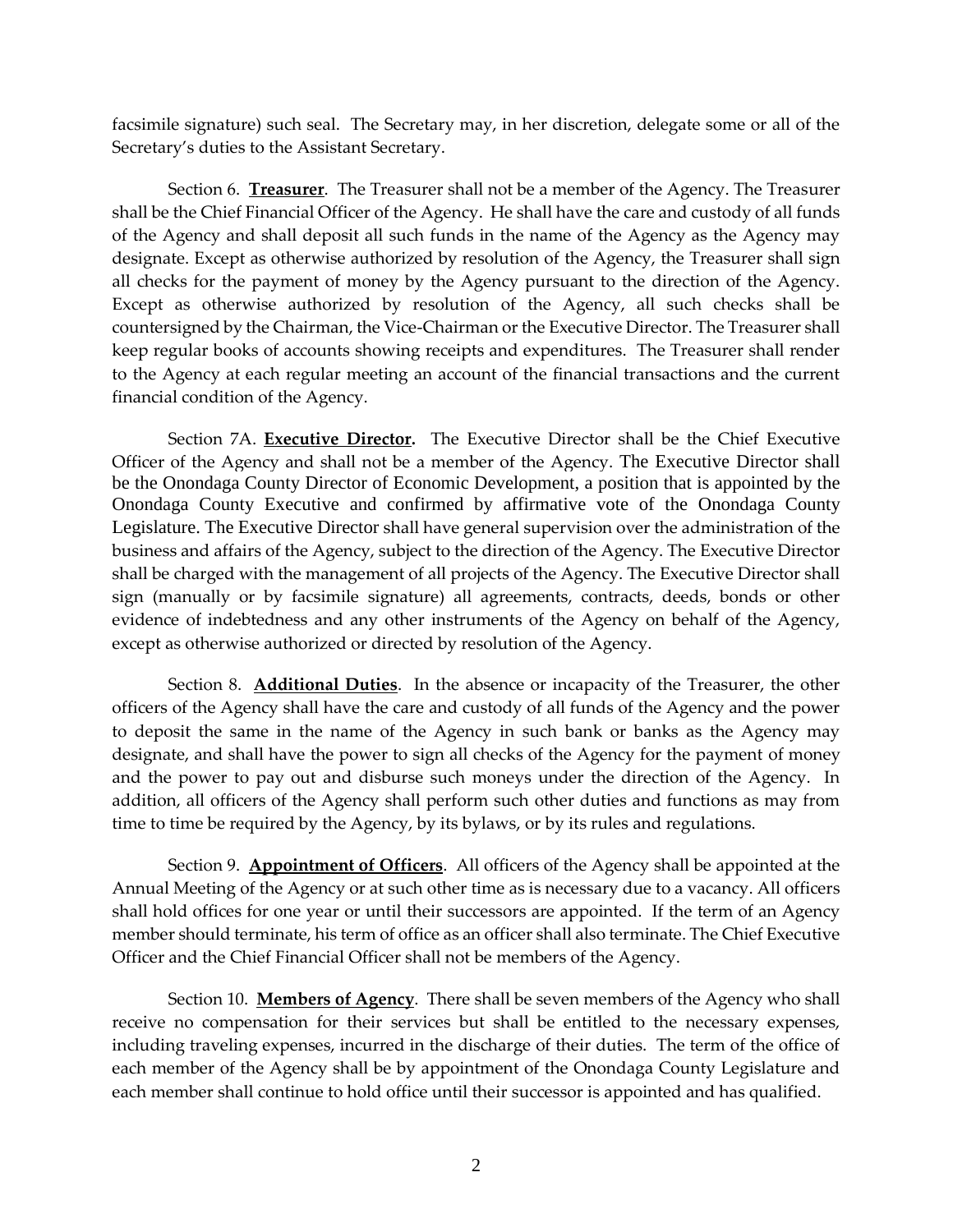Section 11. **Vacancies**. Should any office except that of Chairman become vacant, the Agency shall appoint a successor at the next regular meeting, and such appointment shall be for the unexpired term of said office.

Section 12. **Additional Personnel**. The Agency may from time to time employ such personnel, as it deems necessary to exercise its powers, duties and functions as prescribed by the New York State Industrial Development Agency Act, as amended, and all other laws of the State of New York applicable thereto. The selection and compensation of all personnel shall be determined by the Agency subject to the laws of the State of New York.

### **ARTICLE III MEETINGS**

Section 1. **Annual Meeting**. The Annual Meeting of the Agency shall be held within the first quarter of the year or such time that the Board may determine at the regular meeting place of the Agency or such other time and place as the Agency shall determine.

Section 2. **Meetings**. Meetings of the Agency may be held at such times and places as from time to time may be determined by the Agency. The Chairman of the Agency may, when he deems it desirable, and shall, upon the written request of two members of the Agency, call a special meeting of the Agency. Notice of all meetings shall be **sent by United States mail, electronic mail,** or delivered to the residence or business address of each member, and to Agency Counsel, at least four days prior to the day the meeting is to occur. Whenever possible the notice shall set forth the matters to be considered at the meeting. Waivers of notice may be signed by any member or members who were not properly noticed.

Section 3. **Executive Sessions**. Upon motion identifying the general area(s) of the subject(s) to be considered and a majority vote of the membership, an executive session may be entered into and conducted by the Agency for the reasons enumerated in Public Officers Law § 105. During an executive session the Agency may take action on the matters which are the subject of the executive session, however, no action by formal vote may be taken in an executive session to appropriate public moneys. Minutes must be taken of any action that is taken by formal vote, and must consist of a record or summary of a final determination and the vote thereon. The minutes do not need to include any matters not required to be made available to the public pursuant to FOIL.

Section 4. **Quorum**. At all meetings of the Agency, a majority of the Agency shall constitute a quorum for the purpose of transacting business; provided that a small number may meet and adjourn to some other time or until a quorum is obtained.

#### **ARTICLE IV AMENDMENTS**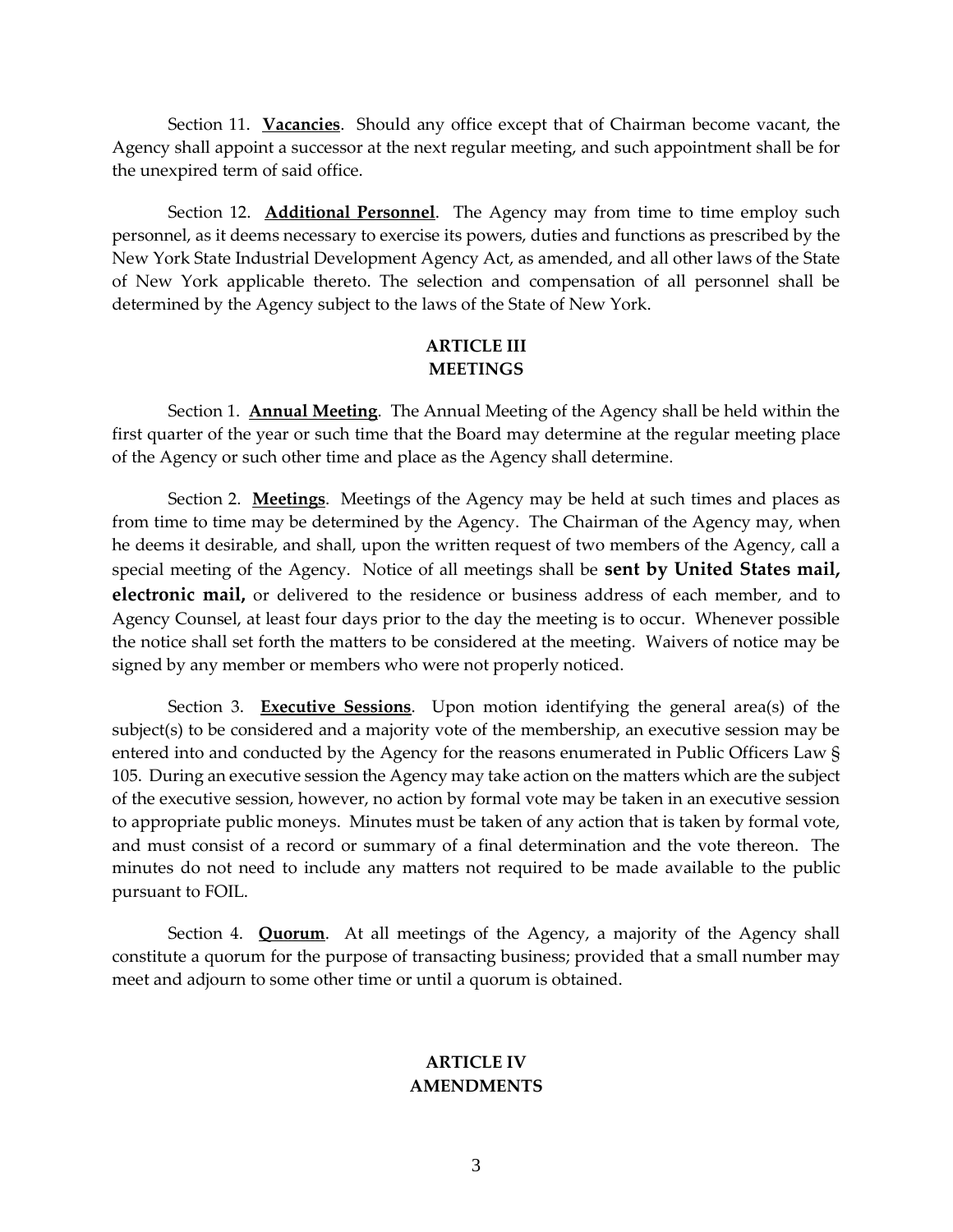Section 1. **Amendments to Bylaws**. The bylaws of the Agency may be amended with the approval of a supermajority of five of the seven members of the Agency at a meeting, but no such amendment shall be adopted unless written notice thereof has been previously given to all members of the Agency.

### **ARTICLE V PROJECTS**

Section 1. **Site of Agency Projects**. The Agency shall take local and state land use and environmental laws and regulations into consideration when reviewing and approving a project.

Section 2. **Compliance with Laws**. The Agency shall not approve the delivery of bonds for a project, which, at the time of such delivery is known by the Agency after reasonable inquiry to be in material violation of applicable zoning, environmental, labor or health laws or regulations, including applicable building and fire codes.

### **ARTICLE VI COMMITTEES**

Section 1. **Governance Committee**. The Agency shall have a governance committee to be comprised of the Agency Chairman and two other members of the Agency appointed by the Chairman. Members of the Governance Committee shall be independent members as defined by the Public Authorities Accountability Act of 2005, as amended from time to time. The Governance Committee shall have such other purposes, powers, responsibilities and governance as provided in any charter adopted by the members of the Agency.

Section 2. **Audit Committee**. The Agency shall have an audit committee to be comprised of the Agency Chairman and two other members of the Agency appointed by the Chairman. Members of the Audit Committee shall be independent members as defined by the Public Authorities Accountability Act of 2005, as amended from time to time. It shall be the responsibility of the Audit Committee to recommend to the Agency the hiring of a certified independent accounting firm for the Agency, establish the compensation to be paid to the accounting firm and provide direct oversight of the performance of the independent audit performed by the accounting firm hired for such purpose. The Audit Committee shall have such other purposes, powers, responsibilities and governance as provided in any charter adopted by the members of the Agency.

Section 3. **Finance Committee.** The Agency shall have a finance committee to be comprised by the three members of the Agency appointed by the Chairman. Members of the Finance Committee shall be independent members as defined by the Public Authorities Accountability Act of 2009, as amended from time to time. It shall be the responsibility of the Finance Committee to review proposals for the issuance of debt for the Agency and make recommendations to the Agency regarding the issuance of such debt; seek any information it requires from the Agency and project applicants regarding the proposals for the issuance of debt and retain and consult with, at the Agency's expense, such outside counsel, experts and other